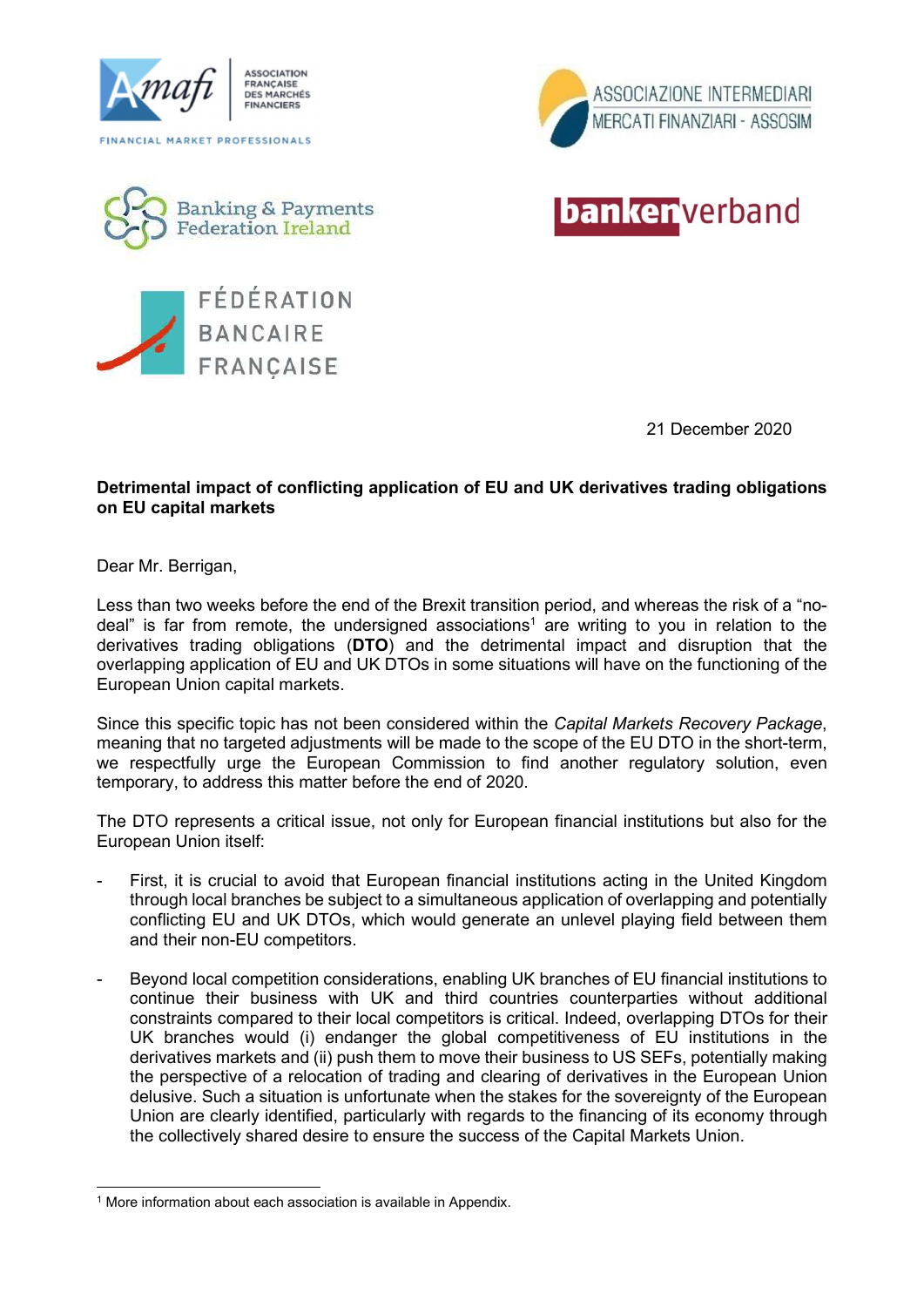In light of the issues at stake and the impossibility to amend MiFIR with very little time left, we consider the best option would be as of  $1<sup>st</sup>$  January 2021 for the European Commission to adopt temporary forbearance of the EU DTO imposed on UK branches of EU financial institutions for their derivatives activities entered into with non-EU counterparties for a period of at least 12 months. This proposal will not hinder the development of EU trading venues since all the transactions entered into with EU clients concerning derivatives subject to the EU DTO will be traded on EU trading venues as from  $1<sup>st</sup>$  January 2021.

We remain at your disposal to further elaborate on this issue and other options that you might consider as a way forward.

Sincerely yours,

Stéphane GIORDANO President AMAFI

Gianluigi GUGLIOTTA General Secretary ASSOSIM

Brian HAYES Chief Executive Officer BPFI

Andreas KRAUTSCHEID Chief Executive BdB

Etienne BAREL Director General Delegate FBF

## To the attention of:

Mr John BERRIGAN Director General DG FISMA European Commission